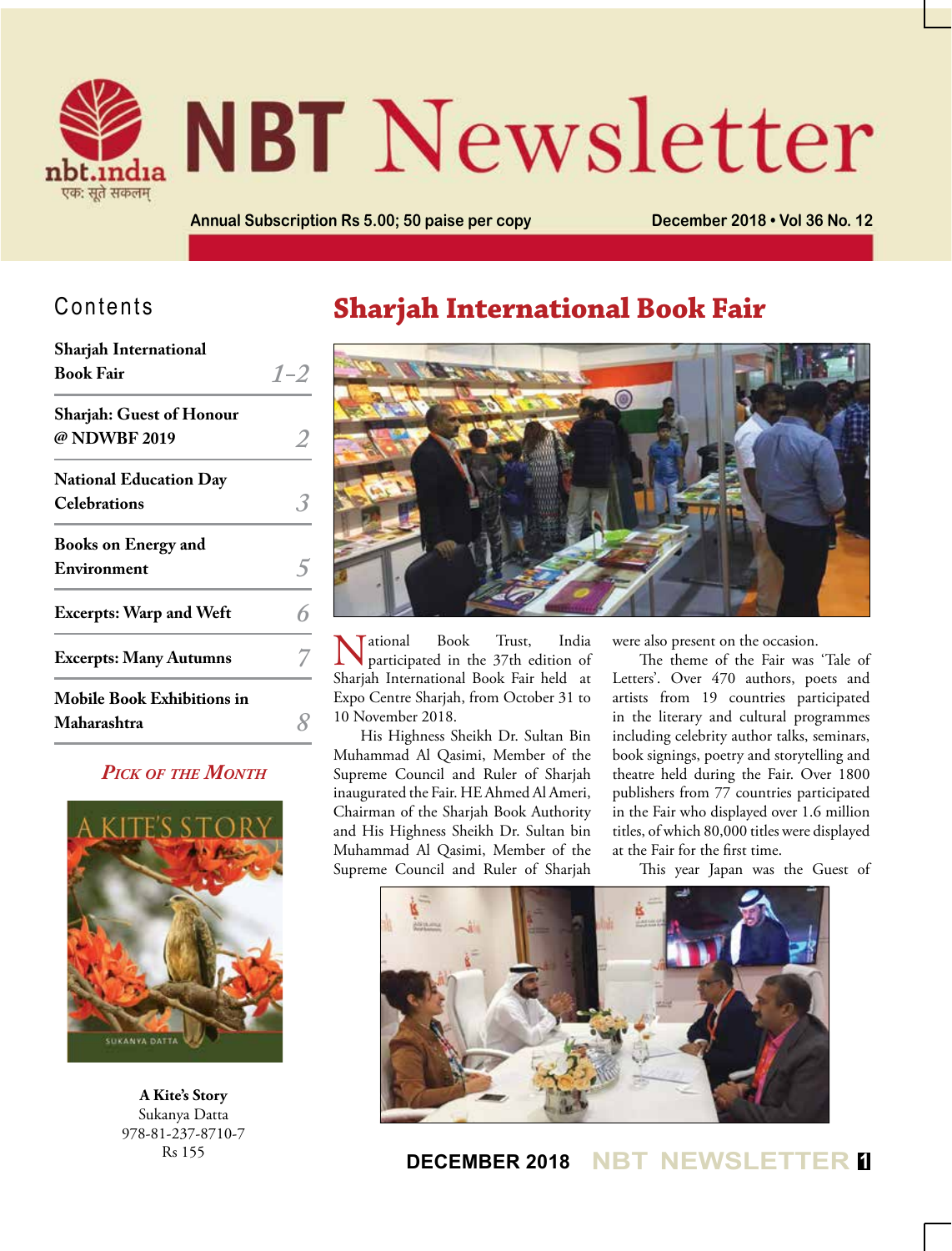Honour and Azzeldine Mihoubi, Algeria's Minister of Culture, was the Cultural Personality of the Year. More than 100 literary activities, lectures and workshops were organized at the Guest of Honour pavilion in which 13 award-winning Japanese authors and artists participated. Cultural programmes including Japanese classic and folk music, Samurai show as well as book signing ceremonies by a number of Japanese writers and literary figures were also organised.

The three-day SIBF Publishers Conference was held which engaged 486 publishers in various panel discussions, and 3,000 matchmaking meetings. Besides, several workshops for children were also organized.

This year's guests at the SIBF 2018 included British writers James E. Montgomery, Bruce Parry and Emma Gannon; American authors Dr Leonard Mlodinow, James W. Parkinson and A.J. Finn as well as Canadian YouTuber, Lilly Singh. Indian writers and celebrities including Soha Ali Khan, noted actor; Ranveer Brar, Indian Chef, TV Host and Food Stylist, and Manu S. Pillai, 2017's Yuva Sahitya Akademi Award winner also participated at the Fair.

National Book Trust, India



participated with a Collective Exhibit of nearly 300 titles of 35 Indian publishers in Hindi, English, Urdu, Malayalam and Tamil languages. To commemorate the 150 years' celebrations of Mahatma Gandhi's birth anniversary, a major focus of the Exhibit was books on and by Mahatma Gandhi as well his associates in



India's National Movement. NBT books on Gandhiji like *Bapu* by F.C. Freitas, *What is Hinduism* by Gandhiji, *Gandhi: The Writer* by Bhabani Bhattacharya, *Gandhi: A Life* by Krishna Kriplani, *Gandhiji and His Disciples* by Jayant Pandya were among the 30 books that were part of special Exhibit.

 Besides, National Book Trust, India was the facilitator to the participation of 25 Indian publishers at the Sharjah International Book Fair. Shri Navdeep Suri, Hon'ble Ambassador of India to UAE, visited the NBT stall. NBT's participation at this year's Fair had a special dimension too. Sharjah is the Guest of Honour at the New Delhi World Book Fair (5-13 January 2019) being organised by the Trust. The NBT delegation had a wide ranging meeting on various issues with Hon'ble Al-Amiri, Chairman of Sharjah Book Authority and his team. National Book Trust, India delegation also had a meeting with Ms. Smita Pant, Deputy Chief of Mission, Embassy of India, UAE and Mr Kapil Raj, Second Secretary, Embassy of India at Abu Dhabi.

Shri Kumar Vikram, Editor and Shri Imran Ul-Haque, Deputy Director (Exhibition) represented NBT, India at the Fair.

# **Sharjah: Guest of Honour at NDWBF 2019**

Sharjah is the third largest and third most populous city in the United Arab Emirates, forming part of the Dubai-Sharjah-Ajman metropolitan area. It is located along the southern coast of the Persian Gulf on the Arabian Peninsula.

Sharjah is the capital of the emirate of Sharjah. Sharjah shares legal, political, military and economic functions with the other emirates of the UAE within a federal framework, although each emirate has jurisdiction over some functions such as civil law enforcement and provision and upkeep of local facilities. Sharjah has been ruled by the Al Qasimi dynasty since the 18th century.

Though young, the Sharjah publishing industry is growing rapidly, it hosts Sharjah International Book Fair annually which is the third largest book fair in the world and has recently opened the world's first



specialised book publishing free zone. The zone currently offers 40,000 square metres of offices and office space for up to 550 publishers, distributors, printers and other associated publishing businesses.

Sharjah has been chosen as as the 'World Book Capital 2019' by United Nations Educational, Scientific and Cultural Organization (UNESCO).

As part of the India-UAE Joint Statement released during the visit of the Hon'ble Prime Minister of India to UAE in February 2018, Sharjah is the Guest of Honour at the New Delhi World Book Fair (5-13 January 2019). Sharjah has been chosen the guest of honour due to its pioneering efforts in the promotion of literature, arts in all its forms, intercultural appreciation, reading and knowledge sharing in the region.

Sharjah, as the Guest of Honour, will be participating with a delegation of publishers, writers, artists and other intellectuals at NDWBF. A host of programmes, including literary events, discussions, workshops and cultural programmes will be organized during the Fair. These interactive sessions will help the booklovers know about the rich literature, tradition and culture of Sharjah.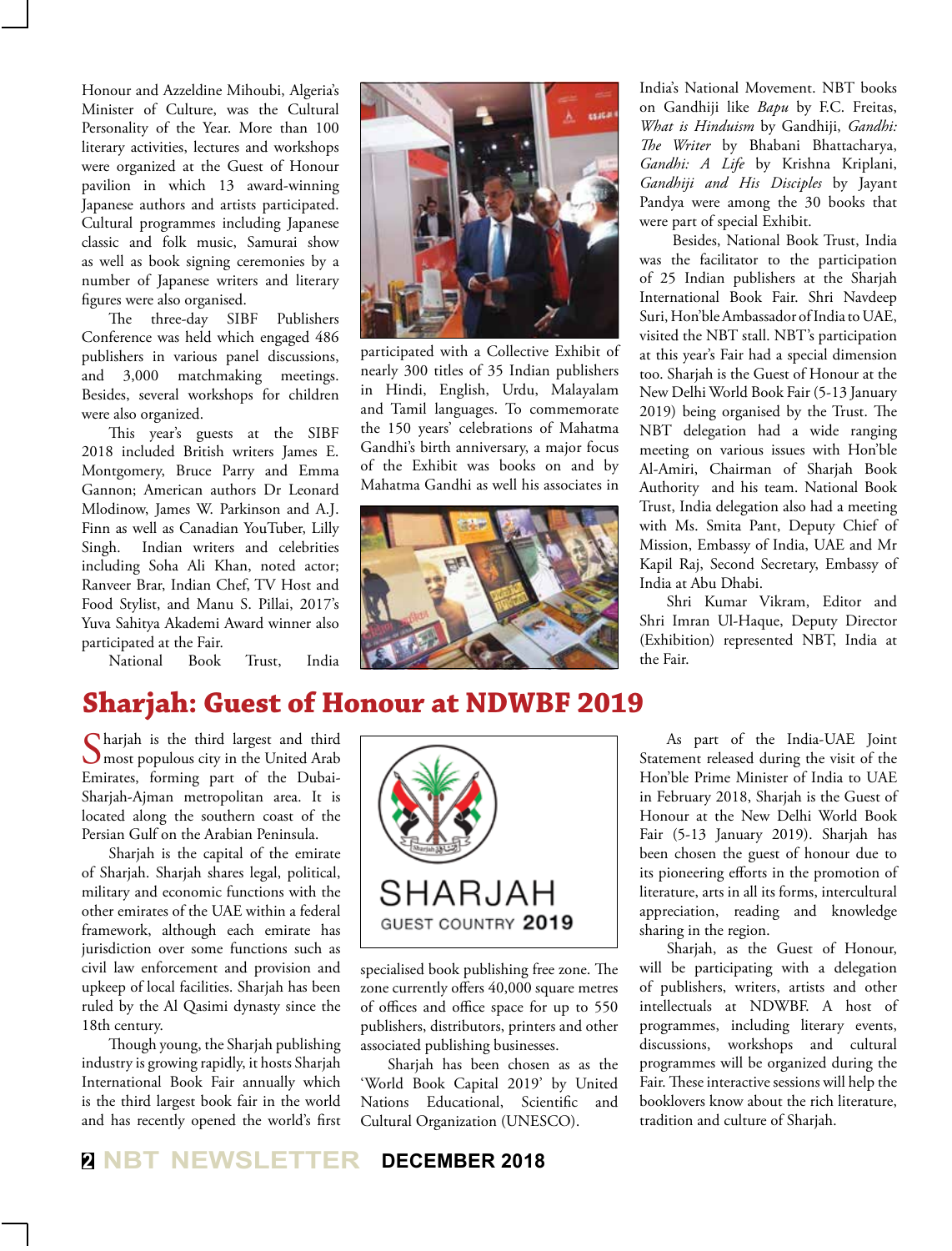# **National Education Day Celebrations**

**II** have many friends. But there are two friends who are very are two friends who are very close to me, one is the book and the other are children," said Shri Divik Ramesh, noted children's author at the storytelling session organized by the National Centre for Children's Literature at NBT Conference Room, New Delhi on 12 November 2018. The session was organized to mark the National Education Day

celebrations. The occasion marks the birth anniversary of Maulana Abul Kalam Azad, the first education minister of India.

He added, "Whenever I write a story, I first get it reviewed by children before printing." Talking about the importance of reading habit, he said that books are a source of knowledge and help us become a good human being. He further said that learning is incomplete with textbooks, one needs to read books other than textbooks also. He made children aware about their rights also like right to play, right to read books, etc.

Encouraging children to read books,



he read out a Korean poem in Hindi and remarked that a number of quality books from across the world are now available in the form of translations.

Later, he narrated stories from his



book, *Lulu Ki Sanak* and interacted with the children. Children asked him several questions like when he started writing stories, who inspired him to write, etc.

In her address, Dr Rita Chowdhury, Director, NBT said that children's literature is different from other literature. It helps children to learn new things and gives them guidance. She added that authors are part of human

development. Therefore, they should write books according to the interest of children and help them enhance their inquisitiveness.

Ms Neera Jain, Chief Editor & Joint Director, NBT also spoke on the occasion. She hoped that the children would enjoy the session and learn new things.

Around 50 children from an NGO namely, Combined Action for Progress participated in the programme.

Shri Dwijendra Kumar, English Editor, NBT India, coordinated the programme.

#### **Fair Daily**

The visitors' pick and a must read for the New Delhi World Book Fair goers is the FAIR DAILY. An NBT initiative, the FAIR<br>DAILY is the only daily publication which is distributed throughout the fair grounds. It is the best for publishers, booksellers and other fair participants to be seen and heard.

You can advertise your contents/products to attract visitors to your stall at the Fair. The Rates for the Advertisements are:

| Full page           | One issue   | Rs. 15000/-      | Inside pages                        | Nine issues                       | Rs. 30000/-       |
|---------------------|-------------|------------------|-------------------------------------|-----------------------------------|-------------------|
| Full page           | Nine issues | Rs. 110000/-     | (Bottom/side strip)                 |                                   |                   |
| Half Page           | One issue   | $8000/-$<br>Rs.  | Back cover                          | One issue                         | Rs. 20000/-       |
| Half page           | Nine issues | $60000/-$<br>Rs. | Back cover                          | Nine issues                       | $Rs.140000/-$     |
| Quarter page        | One issue   | $5000/-$<br>Rs.  |                                     |                                   |                   |
| Quarter page        | Nine issues | $40000/-$<br>Rs. | <b>Advertisement Specifications</b> |                                   |                   |
| Front page          | One issue   | Rs. 15000/-      | <b>Front Bottom Strip</b>           | $4 \text{ cm}$<br>$\mathbf{X}$    | $21.5 \text{ cm}$ |
| (Bottom strip)      |             |                  | <b>Inside Bottom Strip</b>          | $7 \text{ cm}$<br>$\mathbf{X}$    | $21.5 \text{ cm}$ |
| Front page          | Nine issues | Rs. 110000/-     | <b>Back Cover</b>                   | $33 \text{ cm}$<br>$\mathbf{X}$   | $21.5 \text{ cm}$ |
| (Bottom strip)      |             |                  | Full Page                           | $32 \text{ cm}$<br>$\mathbf{x}$   | $21.5 \text{ cm}$ |
| Inside pages        | One issue   | $4000/-$<br>Rs.  | Half Page                           | $15.5 \text{ cm}$<br>$\mathbf{x}$ | $21.5 \text{ cm}$ |
| (Bottom/side strip) |             |                  | Quarter Page                        | $15.5 \text{ cm}$<br>$\mathbf{X}$ | $10.5 \text{ cm}$ |

*For further details contact :*

Shri Binny Kurian

Rights, Translation & Acquisition Officer, National Book Trust, India

Nehru Bhawan, 5 Institutional Area, Phase II, Vasant Kunj, New Delhi-110070

Tel.: 26707761, 9868268105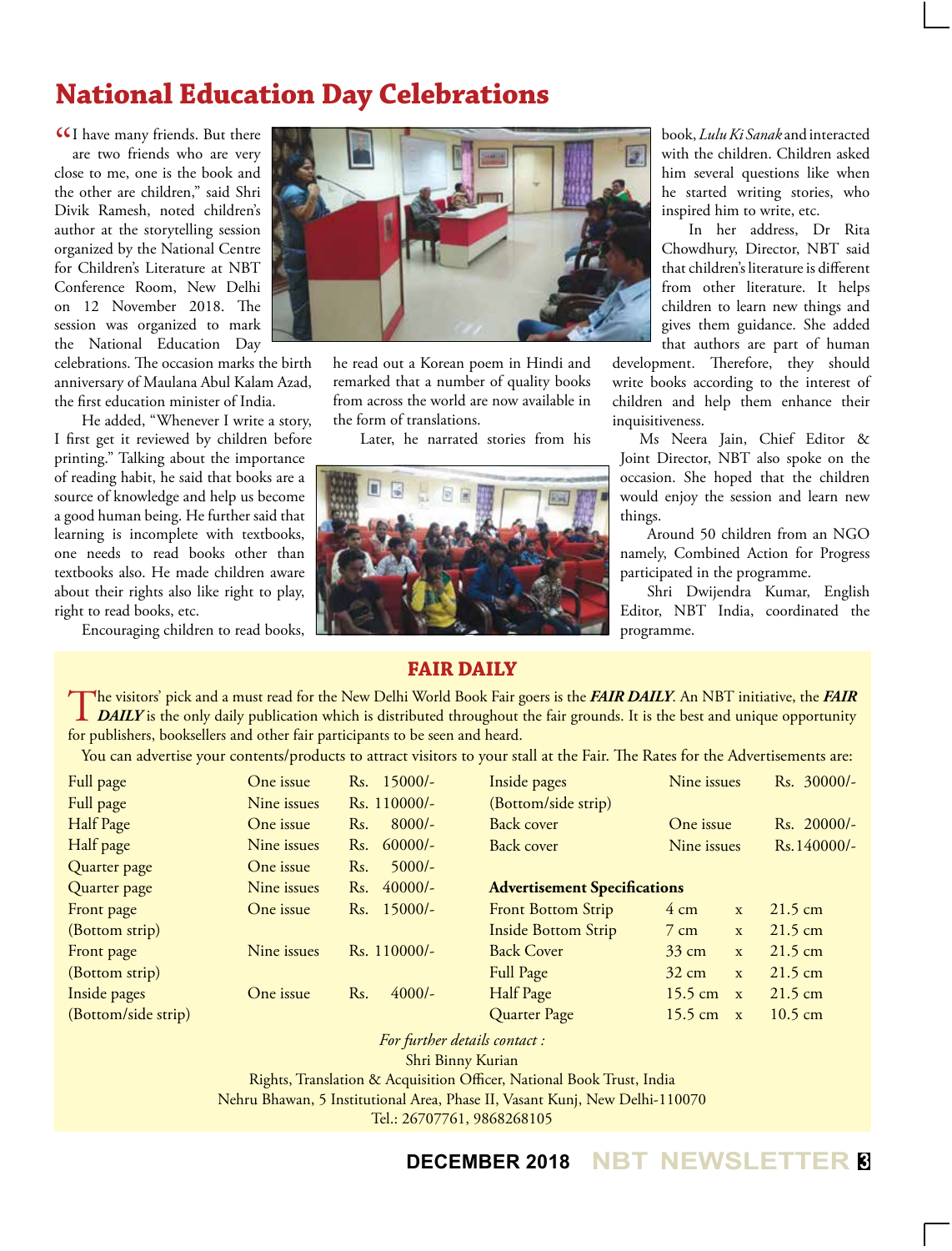| 1.25 $\frac{3}{6}$ MILLION VISITORS |
|-------------------------------------|
| 400 PROGRAMMES                      |
| 35000 SQM. SPACE                    |
| 40 <sup>%</sup> COUNTRIES           |

Ensure your participation in the largest Book Fair of the Afro-Asian Region

# **NEW DELHI** World Book Pragati Maidan, New Delhi



**BOOKING DATES 15 SEPTEMBER** TO 31 OCTOBER 2018



**GUEST OF HONOUR COUNTRY SHARJAH** 



#### WELCOME TO THE NEW DELHI WORLD BOOK FAIR 2019

New Delhi World Book Fair (NDWBF) today is a major calendar event in the publishing world. NDWBF 2019 is scheduled from 5 to 13 January 2019 at the centrally located Pragati Maidan, New Delhi. The Fair is organized by National Book Trust, India an apex body of the Government of India under the Ministry of Human Resource Development. ITPO, under the Ministry of Commerce, is the co-organizer of the Fair. As one of the fastest growing publishing industries in the world, the Indian book market offers a

Online booking for stands/stalls at: www.newdelhiworldbookfair.gov.in

diverse range of business opportunities. And the best way to explore and trade with this market is through participation at the New Delhi World Book Fair, one of the biggest book Fairs in the world. Held annually, the NDWBF attracts over 1000 exhibitors not only from across India but also major international publishing houses of the world. Besides, the Fair also hosts many literary and publishing conferences, emerging new voices in Indian writing as well as special programmes for children and youth.



राष्ट्रीय पुस्तक न्यास, भारत NATIONAL BOOK TRUST, INDIA .<br>Nehru Bluxesn, 5 Institutional Area<br>Phese-II, Vassert Kunj, New Dette-110 070 (India) Phone: 91-11-36707702 + Fax: 91-11-26707546<br>Email: record-billor 1@ymel.com - office rist@r<br>Website: www.nblindia.gov.in

### **<sup>4</sup> NBT NEWSLETTER DECEMBER 2018**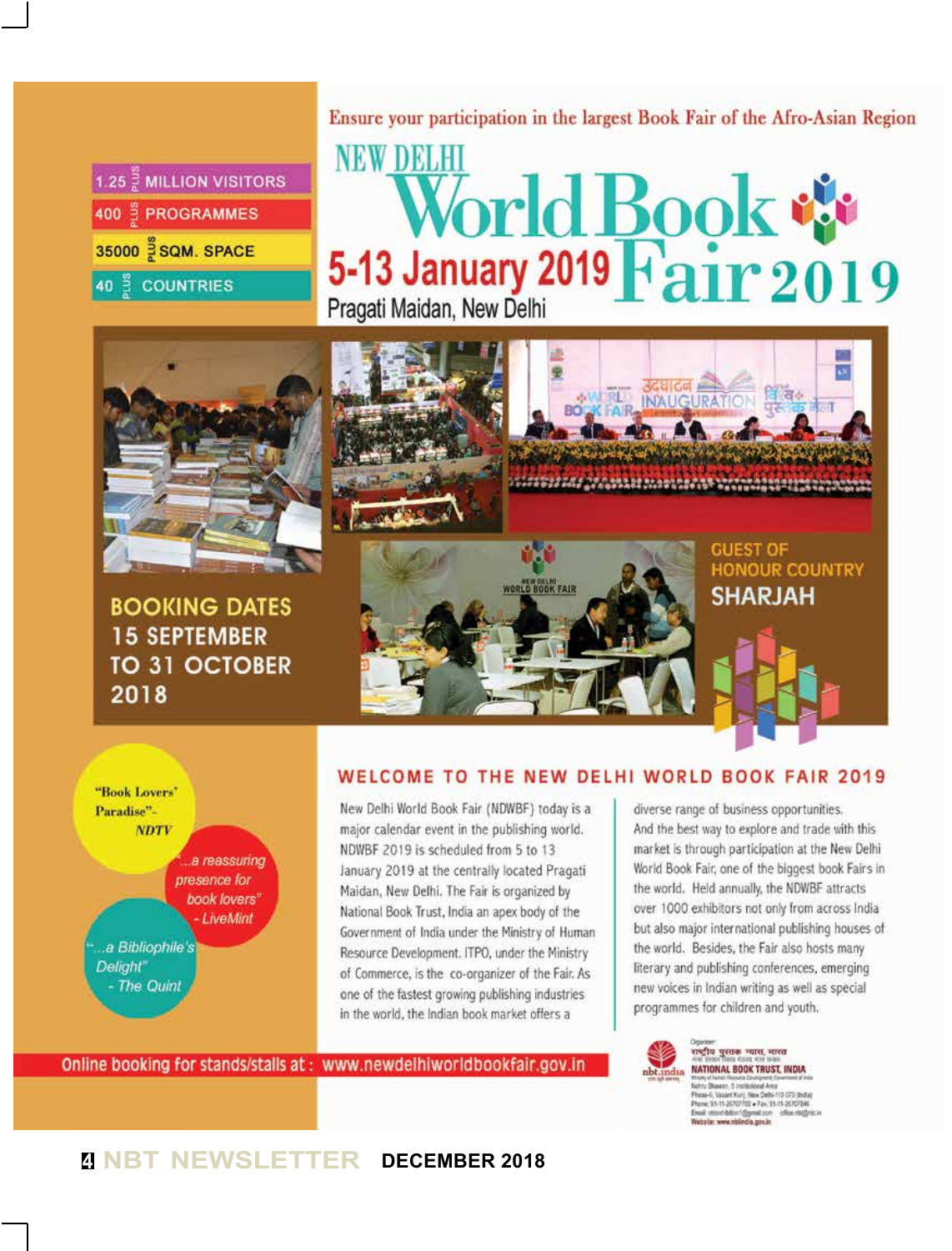# **Books on Energy and Environment**

December is a special month of environmentalists. 2nd December is observed as 'National Pollution Control Day'; 8th December is 'Plastic Free Day'; and 14th December is 'World Energy Conservation Day'. NBT has published a number of books related to environment and energy conservation. Some of the titles are given below.

#### **Our Environment**

Laeeq Futehally Written in an easy and lucid style, the book looks at the varied natural environment of our country in all their contours of utility and aesthetic appeal. The



author emphasises, without being averse to the needs of man's dependence on Nature, that most of the damage inflicted on the environment is unwittingly done. ISBN 978-81-237-0036-6; ₹ 95.00

#### **Ecology and Sustainable Development**

P S Ramakrishnan

This revised edition discusses community participation in natural resource management, which is linked to sustainable management of natural and humanmanaged ecosystems,



with concern for sustainable livelihood of rural societies in the short-term, and sustainable development of the region as part of a long-term plan.

ISBN 978-81-237-5257-0; ₹ 145.00

#### **Energy**

A K Bakhshi The importance of energy in our daily life can never be overemphasised particularly in today's world when fossil fuels

are in danger of being



depleted. There is practically no activity which does not involve the transfer or transformation of energy. This book discusses its various aspects including the consequences of production and utilisation of energy on our environment. ISBN 978-81-237-1458-5; ₹80.00

#### **Environmental Pollution**

N Manivasakam

At a time when environmental pollution

is increasing day by day, this book, while discussing the general nature of pollution, also examines in detail some of the major areas of pollution like air, water and soil, including thermal radiation and



noise pollution and their deleterious impact on man and environment alike. ISBN 978-81-237-1034-1; ` 100.00

#### **Minerals, Mines and Environment in Human Life**

#### K K Chatterjee

This book seeks to bridge all the gaps between the mining industries and the environmentalist groups and clear the confusion in the minds of all the stakeholders



by treating the subject through a blend of geology, social science and environmental science.

ISBN 978-81-237-6733-8; ` 90.00

#### **Plastics: A Threat to Mankind**

Chintan

This book explains the impact of plastics on the environment, human health and economy, and what all is being done to reduce our dependence on the plastics, which will eventually be beneficial

**PLASTICS** 

to the mankind in the long run. ISBN 978-81-237-4629-6; ₹45.00

#### **Primer on Forest Biodiversity**

P S Ramakrishnan

This volume emphasizes upon ecological, social, economic and cultural dimensions of forestry, taking a trans-disciplinary approach towards forest biodiversity conservation



and linked sustainable forest management. ISBN 978-81-237-6301-9; ₹ 70.00

#### **Primer on Sustaining Agrobiodiversity for Food Security**

P S Ramakrishnan

Part of a series of primers on biodiversity, this volume discusses designing sustainable pathways for sustainable agriculture for ensuring future food security for all.



ISBN 978-81-237-6362-0; ₹60.00

#### **We Breathe and Drink Poison**

N Manivasakam

The book discusses the major areas of pollution like air, water and soil and how thermal radiation and noise pollution are casting an impact on man and his environment, posing a danger to all living beings.



ISBN 978-81-237-1488-2; ₹ 90.00

#### **Wind Energy**

Suneel B Athawale This book, through diagrams and illustrations, introduces the readers to this nonconventional source of energy and explains how wind energy can be



converted into mechanical and electrical energy by windmills for supplementing our energy needs.

ISBN 978-81-237-0679-5; ₹75.00

#### **A Real Giraffe**

Deepa Agarwal

Illustrator:Arya Praharaj

An interesting story about a boy who wants a real giraffe. But his parents make him understand the real living place of giraffe is in natural habitat with parents. ISBN 978-81-237-5625-7; ₹40.00

#### **DECEMBER 2018 NBT NEWSLETTER <sup>5</sup>**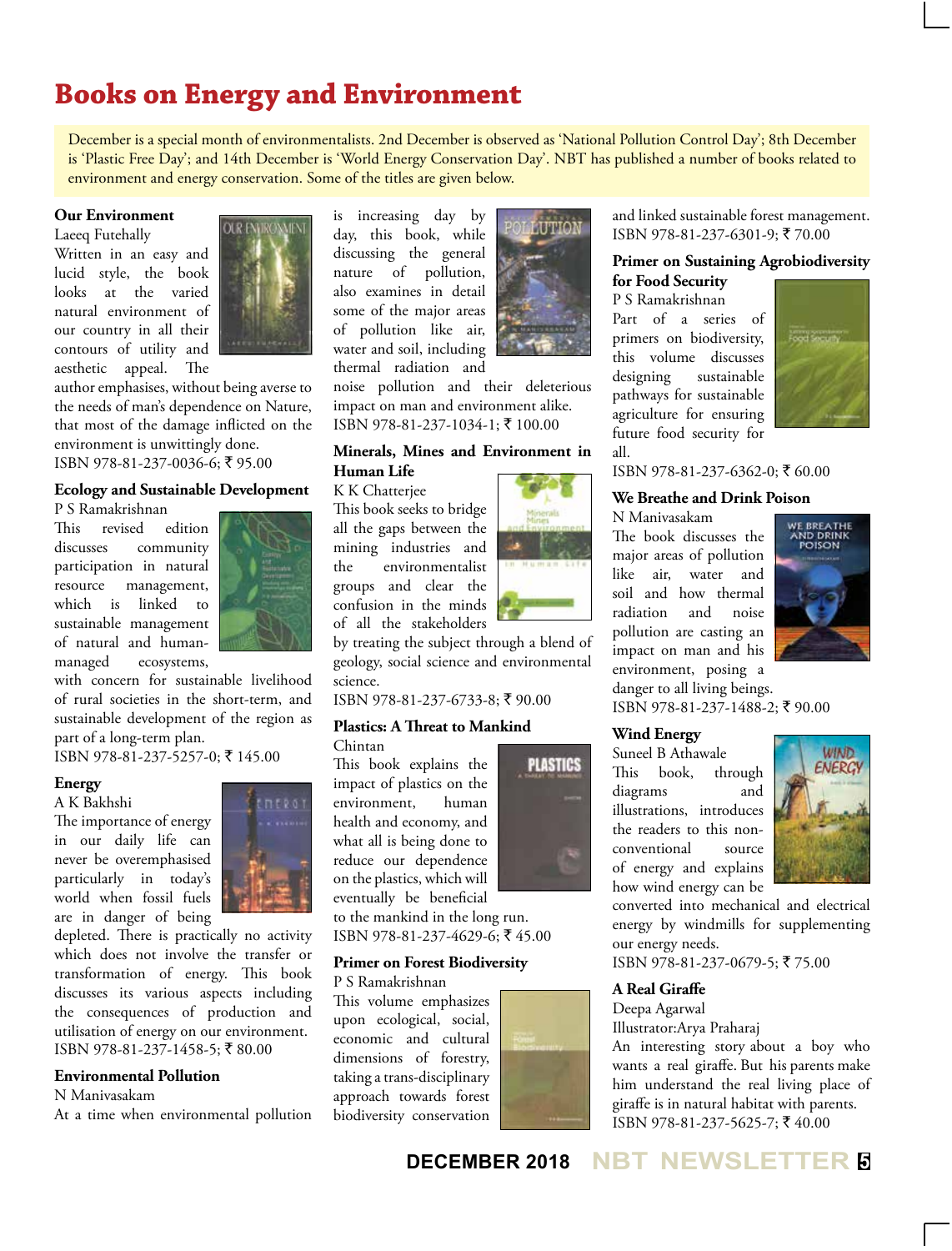# **Excerpts: Warp and Weft**

NBT India is publishing a book titled *Warp and Weft: Makrs of Modern India*, edited by Hirendra Nath Dutta & Stuti Goswami. Herein we reproduce excerpts from the chapter 'Sankaradeva' - *Editor* 

To other individual has left such a powerful and lasting influence on Assamese life and society as Sankaradeva. For the last five centuries, Assam has witnessed diverse upheavals of social change; its political sky has resounded many a time with feuds amongst kings and princes, foreign invasions, imperial dominations, and so on. However, Sankaradeva has managed to survive all such vicissitudes and retain the same hold on the Assamese people as he had half a millennium ago.

This has been possible because Sankaradeva was not only a guru who propagated Neo-Vaishnavism in Assam; he was a multi-faceted personality whose actions and ideals have reinvigorated the Assamese for a new social restructuring. He was an erudite scholar, a gifted poet, a dramatist par excellence, a talented musician, a steadfast pursuer of humanistic ideals, and above all a social reformist.

Sankaradeva came from a Bhuyan family. 'Bhuyan' is corrupt form of the Sanskrit word bhaumika which means landowner. His great-great-grandfather Chandivara was a resident of Gauda country. He came to Assam during the reign of Durlabhanarayana (1330-50), the powerful king who ruled the Kamata kingdom in the fourteenth century. The king granted him land at a place called Lengamaguri near Hajo (near Guwahati). He migrated eastwards and settled at a place called Rauta on the north bank of the Brahmaputra. However, he did not remain there for long. In search of fertile land he came to the southern bank of the Brahmaputra, reclaimed lands near Bordowa, built a village called Alipukhuri by constructing roads (ali) and digging a tank (pukhuri) and finally settled there. He soon became a big landlord and came to be recognised as Siromani Bhuyan (or the head of the Bhuyans).



Chandivara's great grandson Kusumvara inherited the title of Siromani Bhuyan. Kusumvara was married to Satyasandha. As he remained childless for a long time he married again. Some time after his second marriage, his first wife gave birth to a son. With the belief that the newly born child was the result of his offerings to Lord Shiva, Kusumvara named him Sankaravara (or Sankara's boon). Sankaravara later came to be known as Sankaradeva.

Legend has it that Sankaradeva was born at Alipukhuri in 1449 AD. Some scholars, however, express reservations about this date. To them the actual date was some years later. When Sankaradeva was six years old, he lost his father and then his mother. Orphaned at a young age, he was brought up by his grandmother Khersuti and Jayanta, the younger brother of his grandfather who took up the title of Siromani Bhuyan on his behalf.

Pampered by his grandmother and other elders of the family, Sankaradeva began attending school at the age of twelve. He was admitted to a tol (a school where Sanskrit learning is given importance) under the supervision of Mahendra Kandali. Sankara was a gifted child and soon he outshone other pupils in his studies. At the same time, he also took great care of his health and practiced yoga. There are many tales that bear testimony to his immaculate physical fitness. He could swim across the Brahmaputra in

spate; tear off the threads tightly wound round his arms by flexing his muscles at will, keep his breath under control for a long time, and so on.

After leaving school in his late teens, Sankara took over the charge of Siromani Bhuyanship from his grand uncle and began to look after the family affairs. As he shouldered the responsibility at a young age, he came to be known as 'Dekagiri' (or Young Master). He was affable and sympathetic, and was loved and respected by everyone. Meanwhile, he shifted his residence to Bordowa, where he wrote his first book Harischandra Upakhyana.

In his early twenties, Sankaradeva married a fourteen-year-old girl named Suryavati. Three years later, a girl named Manu was born but unfortunately, his wife died nine months after the birth of this child. This incident created a vacuum in his life. He became indifferent to worldly pleasures and began to seek solace in religious musings. When the child attained the age of nine, he married her to a youth named Hari and went on a pilgrimage. For twelve years he visited various Vaishnavite centres of India, observed the overwhelming social and religious changes brought about by the Bhakti movement and then returned home to spread Neo-Vaishnavite ideals among the people of Assam. He refused to take charge of the Siromani Bhuyanship from his grand uncle and absolved himself from all other worldly responsibilities. However, owing to his grandmother's insistence, he married a young girl named Kalindi, who was to be his devoted companion for the rest of his life.

Sankaradeva's first step to draw people towards his form of Neo-Vaishnavism was the performance of a dance musical named Chihna where he depicted the glory of Lord Krishna. It is said that he himself did everything necessary for the successful performance of the musical — he drew the paintings of the seven heavens (or sapta vaikuntha), prepared the paints all by himself, had the musical instruments made under his guidance by local artisans, and played the part of the major instrumentalist.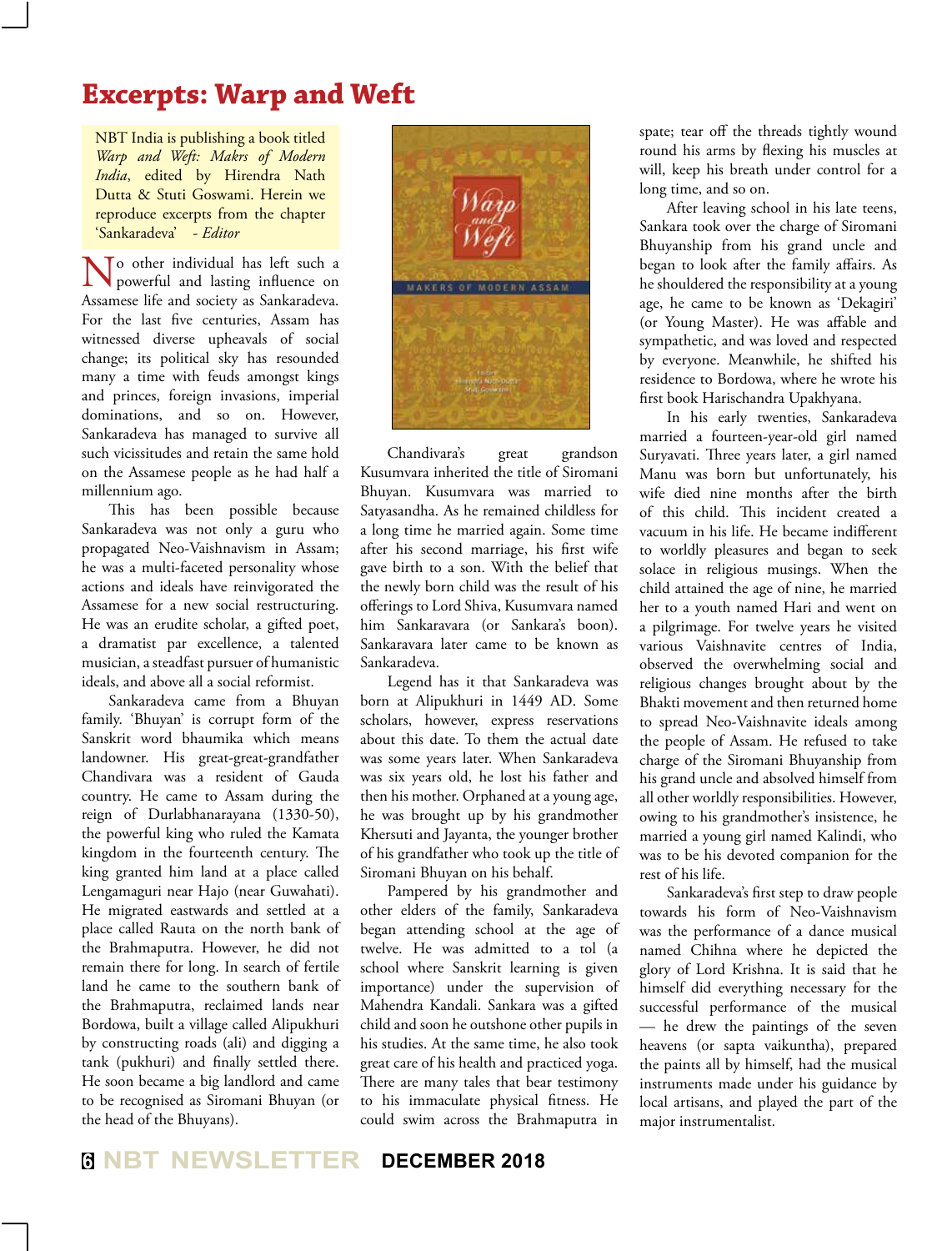# **Excerpts: Many Autums**

NBT India is publishing a book titled *Many Autumns: A Poet's Journey through Eastern Europe*, written originally in Odia by Sitakant Mahapatra and translated into English by Arun Kumar Mohanty. Herein we reproduce excerpts from the chapter 'The Way and the Wayfarer' - *Editor*

It was not yet autumn in Bhubaneswar or<br>Delhi by the last week of August. As the t was not yet autumn in Bhubaneswar or monsoon was gradually receding, the sky got clearer. Floating clouds, dew drops in the late night, the night sky getting clearer, flowers of the plumed grass dancing on riverine islands, joyous mood sweeping villages and towns heralding the approach of the festive season, the clear sunshine of Bhadrav-Aswina—all these would only be a matter of days when I embarked on this journey. And I would be coming back in the second week of October, when Dussera celebrations would be in full swing. Sometimes a shower or two would pound the earth.

As I took a Buubaneswar-Kolkata flight, the view of clouds emerging from the Bay of Bengal and camping at Jambu, Paradeep and on the Mahanadi mouth reminded me of the many autumns I had left behind in my life. All those experiences now formed a part of my memory. The flow of water in the Citrotpala gradually grew silent and still; ridge gourd and cucumber flowers no longer bloomed. The walls were painted with motifs of flowers, peacocks and elephants; swords gathering rust over the years were brought from store room, lekhanis, the traditional India pen, were cleaned of cobwebs these articles and weapons of the yore would be worshipped on the occasion of Dussera. Lord Ramachandra had to offer worship to Goddess Durga in this season. Grandpa used to bless us, "Live a hundred autumns." The autumn sky, clouds, trees, men and celebrations are spread all over. I do not exactly remember which star represented my grandpa's eyes. But those days I certainly knew the star and even showed it to others once or twice.

I had heard from my friends Loknath Bhattacharya and Amrita Pritam that Lake

![](_page_6_Picture_5.jpeg)

Ohrid and Struga town were among the most beautiful places in the world. They had attended the international poetry festival 'Struga Poetry Evenings' in the preceding years.

Loknath, Srikant and several other friends saw me off at the Delhi airport. Celebrated Malayalam poet and literary critic Ayyappa Paniker joined me at Mumbai. It was past midnight when the plane took off from Mumbai. My eyelids were heavy and I was feeling sleepy. Seats on my either side were occupied by ladies. On one side was Mrs Meena Kshatri, a newly married Nepalese lady. After spending a few days with her parents, she was going to join her husband, an electrical engineer working in Rome. On the other side was Mrs Pamela Rachael, a high level official working with an international organization YMCA. A native of Senegal in Africa, she was going to Sweden after inspecting the organisation's work in India, Indonesia and Thailand. We discussed Struga. She was extremely glad to know that the celebrated Senegalese poet Leopold Sedar Senghor was going to receive the prestigious Golden Wreath award for the year. Senghor, the first African to be elected as a member of the Academie Françoise, mostly wrote in French and had more than twenty collections to his credit. Later, I was surprised to see books of criticism on his work, that too in several languages.

Marshall McLuhan once said that the world has been contracted into a village by

technology. He has popularized the term 'global village' in his book The Gutenberg Galaxy: The Making of Topographic Man (1962). When I thought of my co-passengers on my both sides I felt the truth of McLuhan's statement. On several occasions, while traveling by train it also occurred to me that the fellow passengers, of different villages and towns, with different thoughts and dreams were there together for a few hours; their fate had brought them together. People of so many places were pulled together during such journeys. Friendship, bitterness and diverse feelings came to an end when it was time for them to go their separate ways—like travelers relaxing under the shade of a tree.

It was not yet morning when I got up. The plane had landed. I came out and noticed floating clouds in the sky and a few stars blinking from among them. Facing me was a hill and on the foothills there were layers of buildings of Beirut lighted with electric lamps. Darkness was gradually disappearing from the west facing the Mediterranean. Beirut airport was not very far from the sea. The morning sea breeze thrilled me. I remembered my father's words of advice: "Get up early in the morning, wash your face and take a walk. Morning breeze is good for health." Of course, I had not washed my face when I disembarked.

The view of the city of Beirut from the airport has always fascinated me. Twice earlier I had disembarked here early in the morning. I had enjoyed the cool morning breeze on the Mediterranean shore and watched palm leaves shiver as the city slept and dreamt. I do not know what the dream was about—perhaps some nightmare, that which took the ugly shape of murder, loot, violence and national calamity. The city of Beirut, the queen of the Middle East, how prosperous once this area was, a centre of tourist attractions! But alas, everything has been destroyed as mortars, machine guns and murderers ruled. Death, suffering and mourning have not spared anyone— Leftists, Rightists, Muslims and Christians; the intensity of tragedy was the same for everyone.